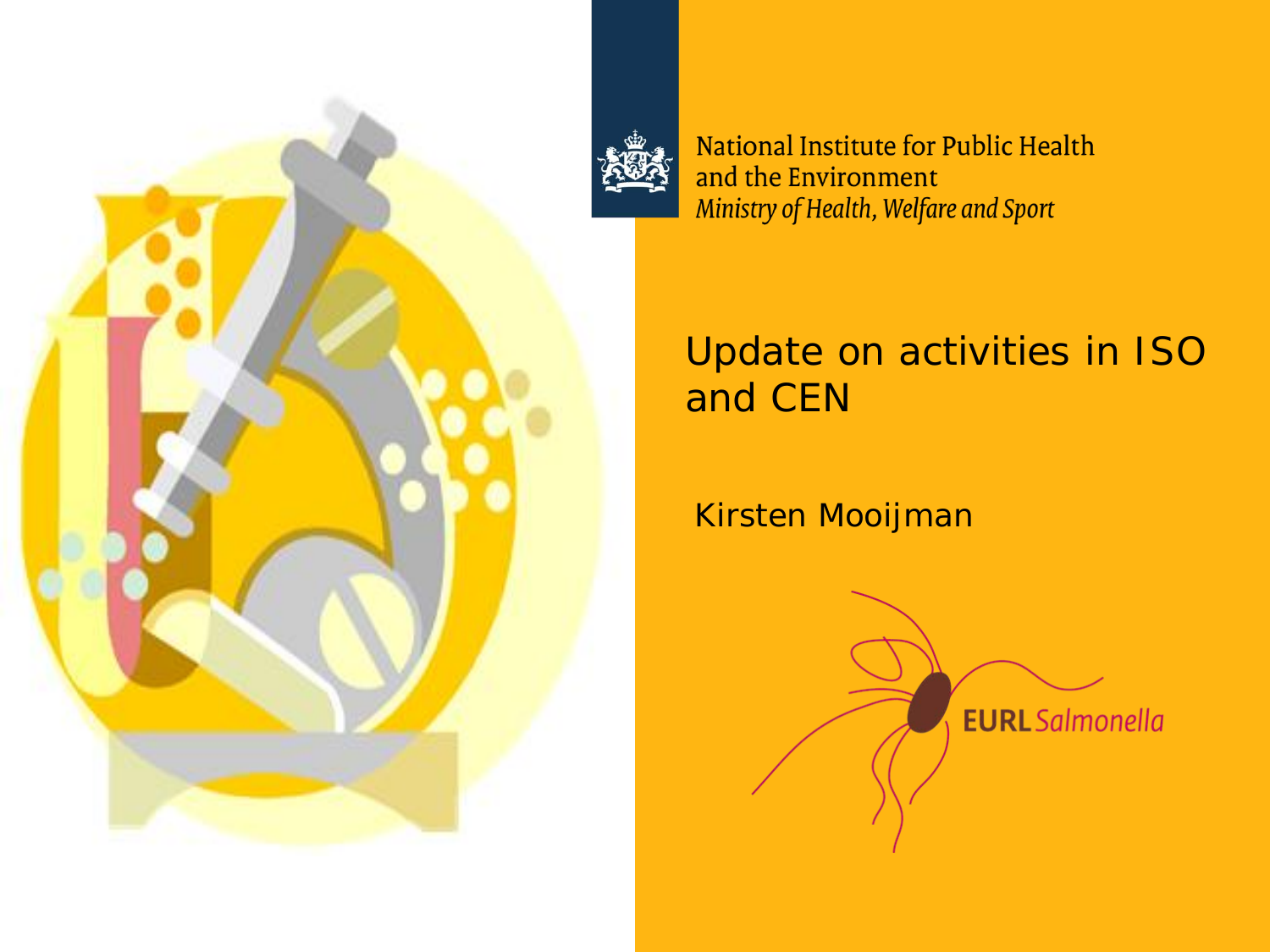





# Relevant groups in ISO and CEN

ISO/TC34/SC9:

- ISO: International Standardisation Organisation
- TC34: Technical Committee 34 on Food products
- SC9: Subcommittee 9: Microbiology

CEN/TC275/WG6:

- CEN: European Committee for Standardisation
- TC275: Technical Committee 275 for Food analysis Horizontal methods
- WG6: Working Group 6 for Microbiology of the food chain

Next annual meeting: 18-22 June 2018, Lausanne, Switzerland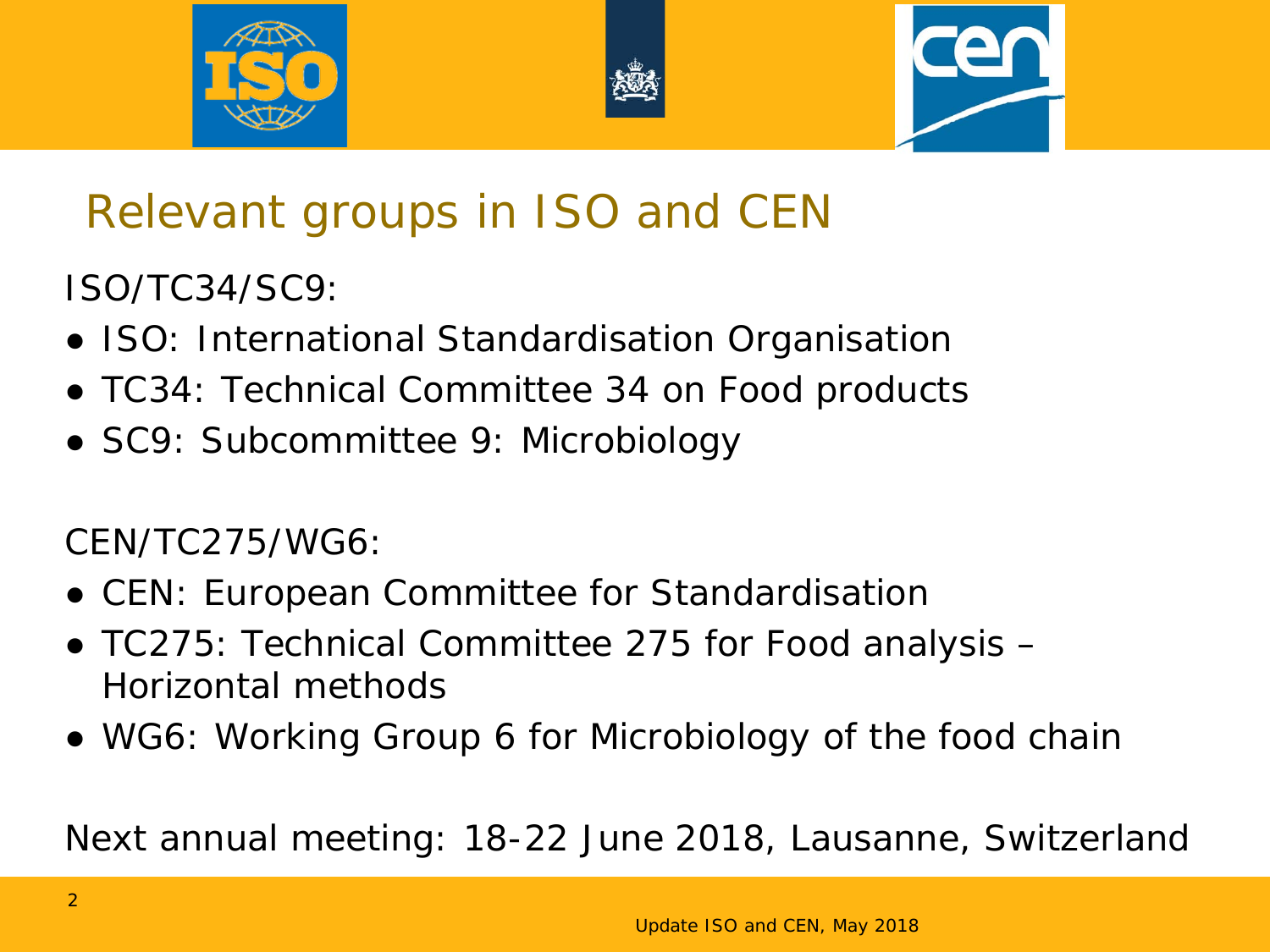

## EN ISO 6579-1:2017 Detection of *Salmonella*

After publication of EN ISO 6579-1 a mistake was detected in the composition of Selenite cystine medium (broth) in Annex D.3:

● Currently in D.3.1.3.1 the following is indicated:

Base (D.3.1.1) 1000 ml

L-cystine solution (D.3.1.2) 100 ml

 $\bullet$  This should be:

Base (D.3.1.1) 1000 ml L-cystine solution (D.3.1.2) **10** ml



 $\rightarrow$  ISO/TC34/SC9 members have been consulted to check for any other errors (22/12/2017 – 26/02/2018). Outcome positive for publication of a corrigendum, but few more remarks received which need discussion.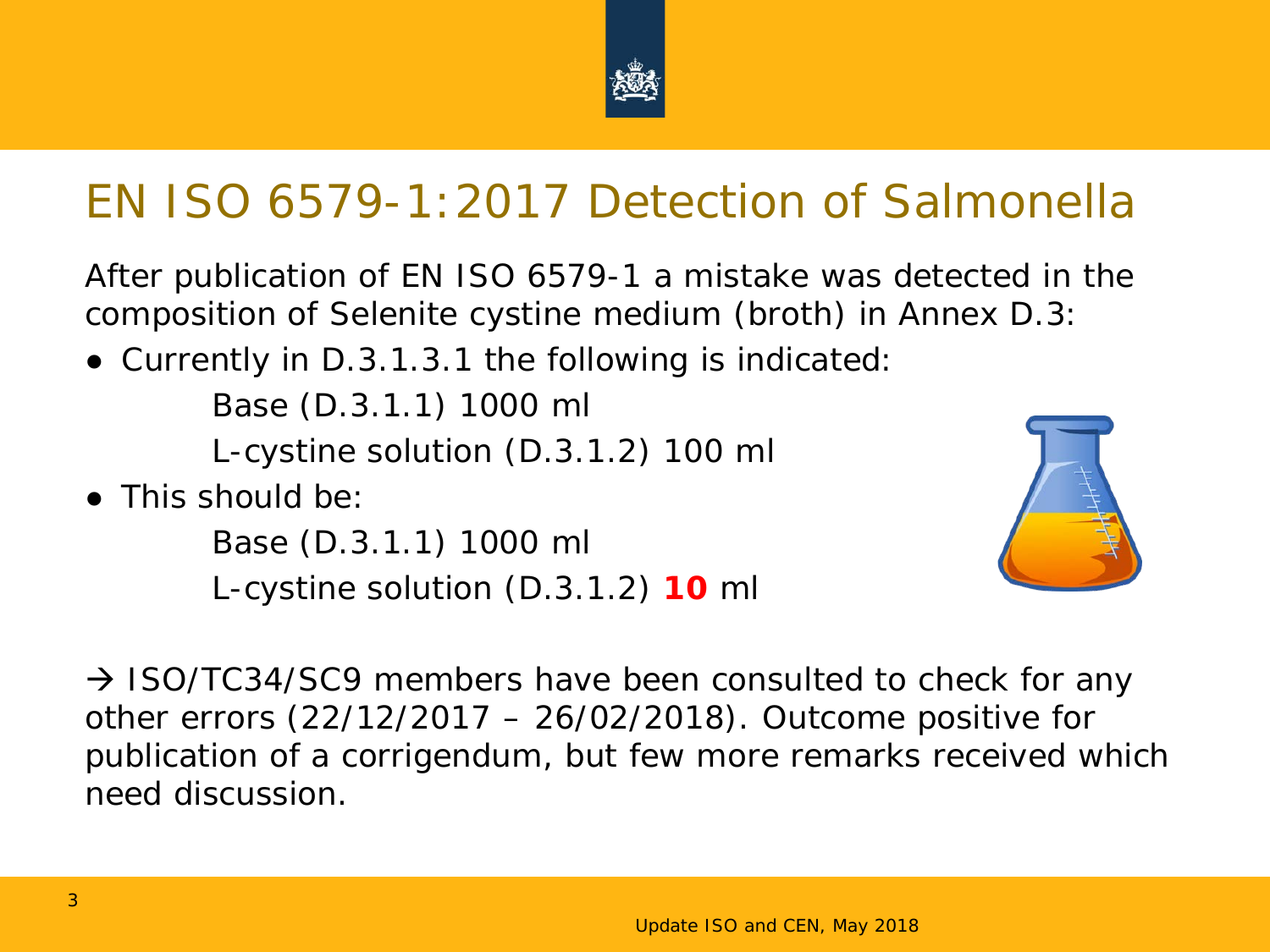



## Questions on EN ISO 6579-1:2017 (I)

- Verification for introduction of ISO 6579-1 in the laboratory needed?
- $\triangleright$  In principle no, but discuss with national accreditation body. Main changes, compared to ISO 6579:2002, are considered as minor'  $\rightarrow$  little to no effect on the performance characteristics.
- Is it necessary to use two incubators, for 34-38 °C and 37 °C and is it necessary to report the exact temperature of 34-38 °C incubator?
- ▶ No, for both. This range 34-38 °C was introduced to give more flexibility in the incubation temperature of non-selective media and to harmonise with USA. Any temperature between 34 °C and 38 °C is fine and it is not necessary to report this specifically. Easiest to use 37 °C incubator for all media.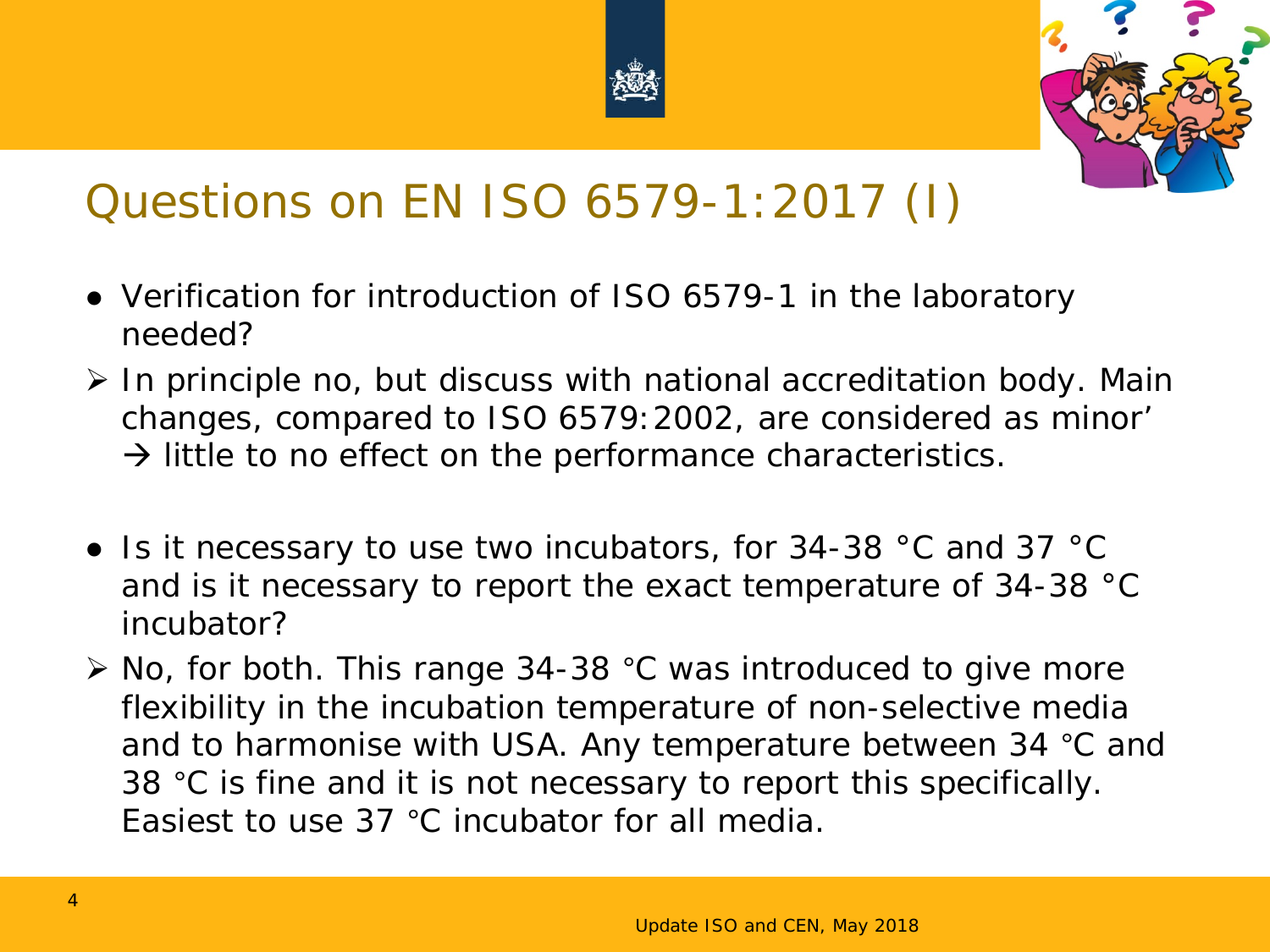



## Questions on EN ISO 6579-1:2017 (II)

- Is it demanded to use a 1 μl loop for transfer of material from MSRV to XLD or can another size loop also be used?
- Most important is to obtain single colonies. With a 1 μl loop it is possible to obtain single colonies on a normal size (ca 9 cm) XLD plate. With a larger loop it may be the case that you need two normal size plates or one large plate (ca 14 cm) to obtain single colonies.
- Is it obligatory to apply Annex D (for detection of *S.* Typhi and *S.*  Paratyphi) when testing routine samples?
- $\triangleright$  No. The intention of this annex is to give (extra) guidance when *S*. Typhi or *S*. Paratyphi are specifically sought (e.g. in case of outbreaks). For the general analysis of samples from the food chain for the detection of *Salmonella* spp. (like 'normal' routine samples and PT samples) only the 'normal' procedure as described in the main document need to be followed.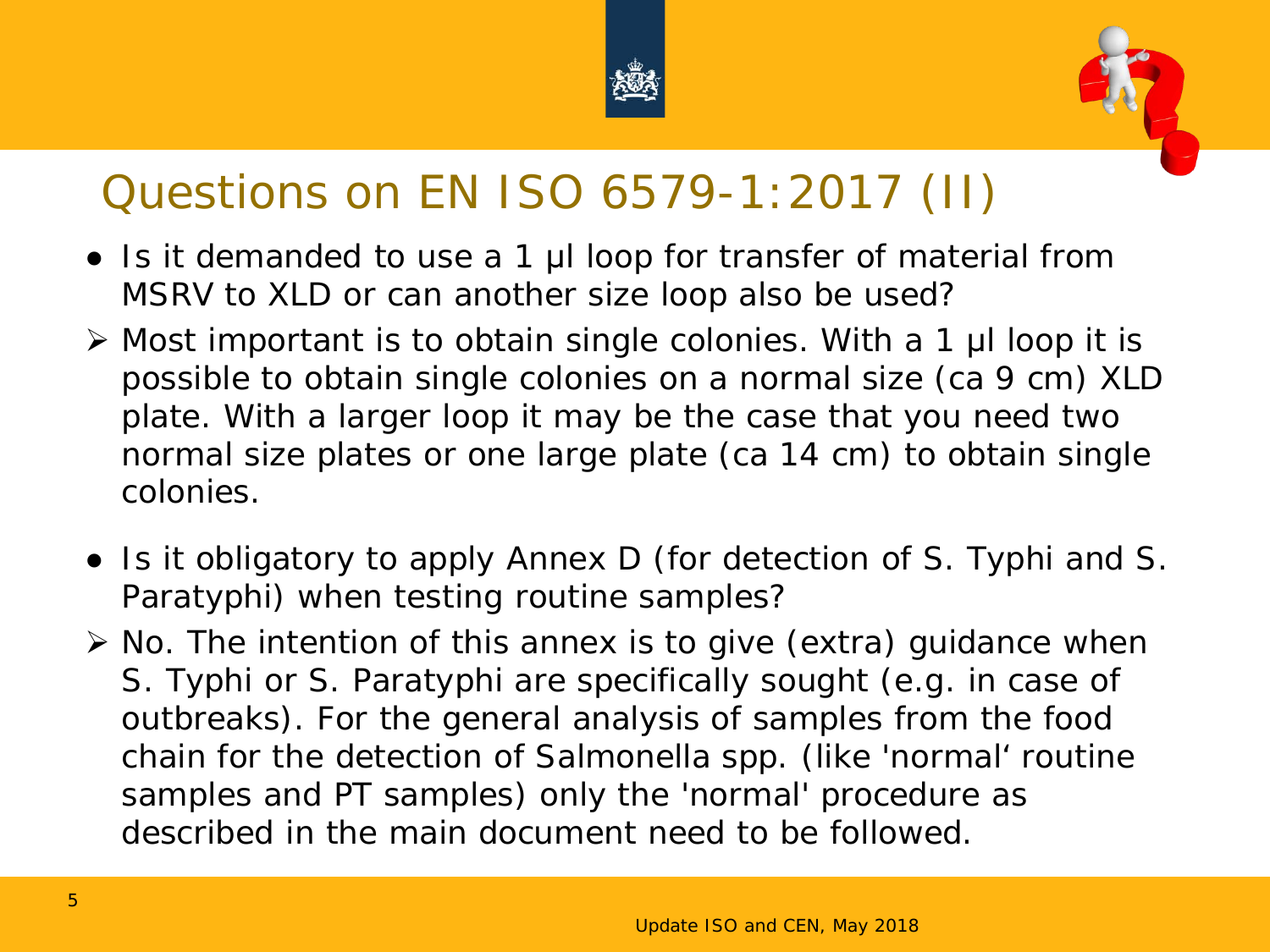



## Questions on EN ISO 6579-1:2017 (III)

- Is it obligatory to confirm *Salmonella* with poly H antiserum additional to confirmation with poly O antiserum?
- Yes! The number of biochemical tests have been reduced and therefore polyvalent H-antisera was introduced, to be 'sure' that *Salmonella* is present. Some *Enterobacteriaceae* can give a positive reaction with polyvalent anti-O sera, but will give a negative reaction with polyvalent anti-H sera.
- How to interpret results in case of positive reaction with polyvalent anti-O sera but negative reaction with polyvalent anti-H sera (and typical biochemical reactions)?
- According to ISO 6579-1:2017 this is presumptive *Salmonella*. Additional testing may be needed as it can also be another *Enterobacteriaceae*, or the polyvalent anti-H serum does not contain the H-factor(s) for the specific strain, or there may also be a small chance that the isolate concerns a (bi-)monophasic variant.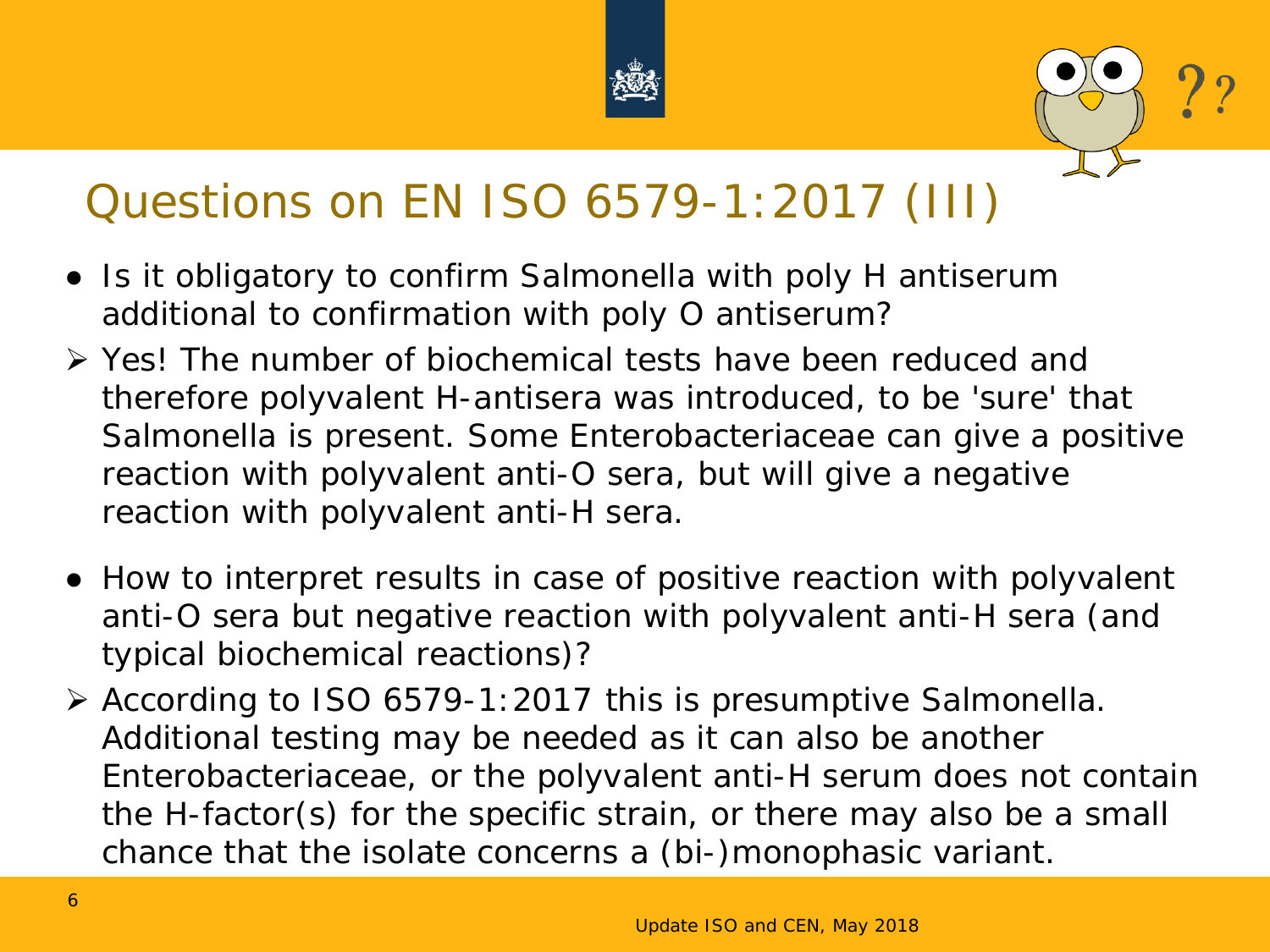



## Draft ISO/TS 6579-4 PCR monoSTM

- Working Draft (WD) of ISO/TS 6579-4 drafted by Burkhard Malorny (NRL-*Salmonella* Germany) and contains 3 PCR protocols.
- WD need to be tested before further distribution  $\rightarrow$  test strains needed.
- March 2017: after call for strains, approx. 400 strains received!
- Until fall 2017: typing of all strains by EURL and repetition of typing in case of discrepancies.
- Early 2018: further selection of 172 strains (target and non-target strains) and all are currently tested with the 3 PCR protocols by the NRL-*Salmonella* in Germany and by the EURL-*Salmonella*.
- Results 2 labs will be compared; WD ISO/TS 6579-4 updated if needed; further selection of strains for use in ILS for determining performance characteristics 3 PCR protocols.
- For selection of strains, information of ISO/DIS 16140-6 was used (validation confirmation and typing methods).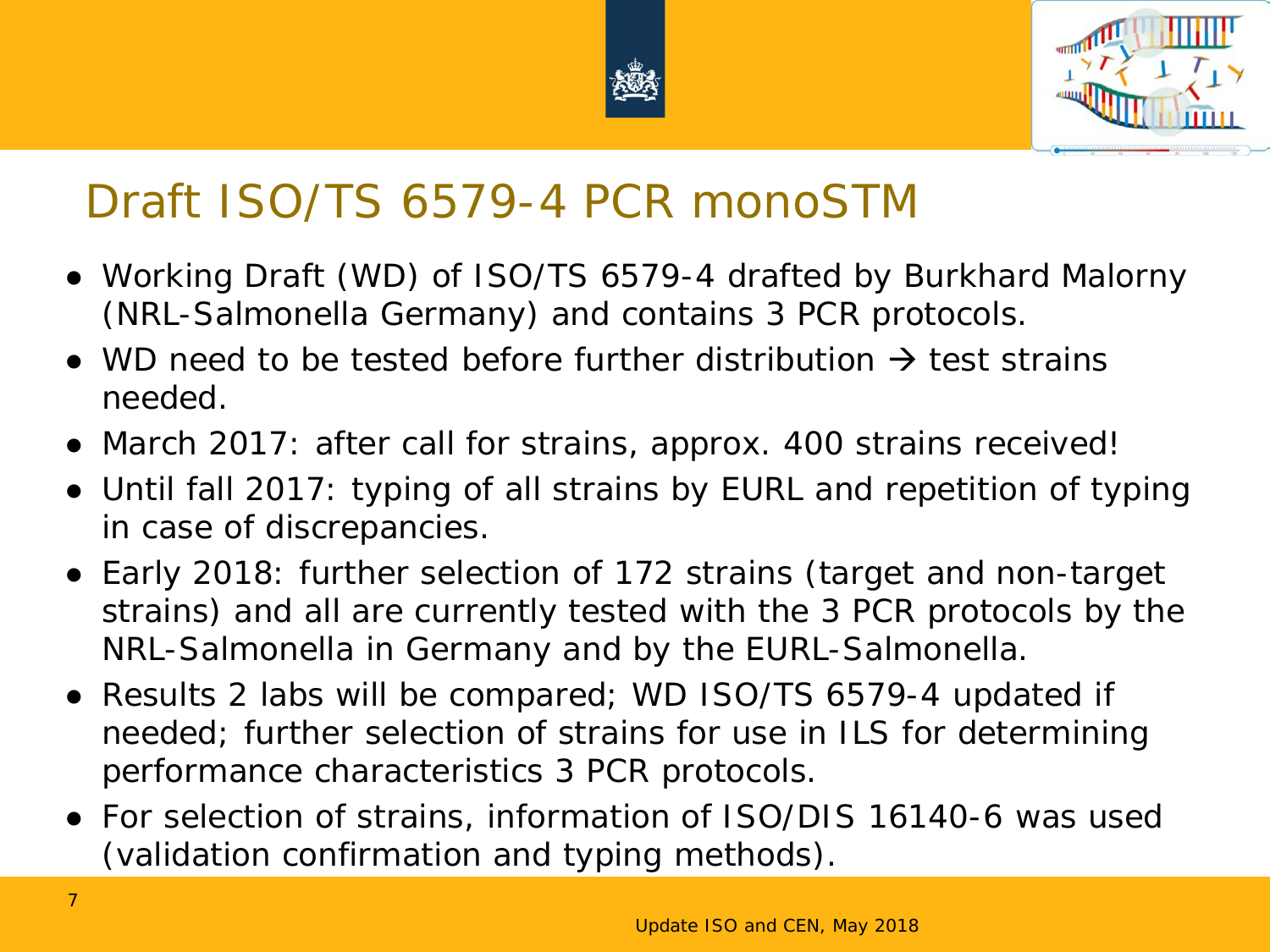## Criteria for selection 172 strains out of 400

## ● Preferably non-human source;

- Of same MLVA types only 1-2 strains selected;
- Monophasic *Salmonella* Typhimurium (monoSTM) considered as the primary target strain and (biphasic) *Salmonella* Typhimurium (STM) considered as the additional target strain  $\rightarrow$  following sets of (target) strains were selected:
	- Tested with serotyping and PCR as monoSTM (approx. 35 strains);
	- Tested with serotyping and PCR as STM (approx. 35 strains);
	- Tested with serotyping as monoSTM, but with PCR as STM (approx. 30 strains);
	- Tested with serotyping as STM, but with PCR as monoSTM (very rare, only 3 strains available);
- Non-target serovars: approx. 40 strains of different *Salmonella* serovars selected, including 'look-alikes' (e.g. *S.* Agama 4,12:i:1,6);
- Non-target genus strains: approx. 30 different strains from the family *Enterobacteriaceae* selected.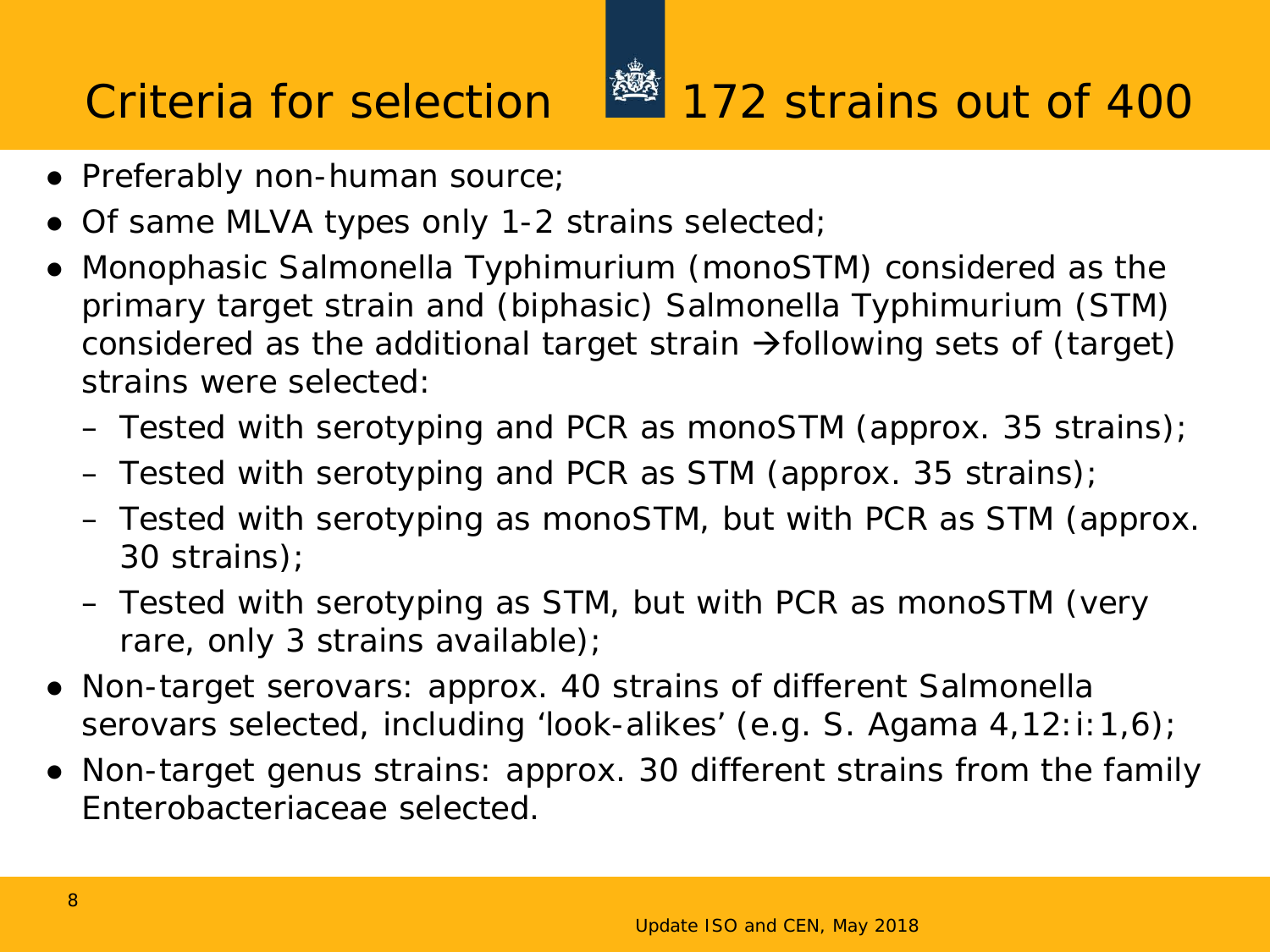



## Harmonisation of incubation temperature

- In 2014 ISO/TC34/SC9 and CEN/TC275/WG6 agreed to use a broader temperature range for incubation of non-selective media: 34-38 °C instead of 37 °C  $\pm$  1 °C (harmonisation with US).
- For incubation of selective media, temperature may be more critical → comparison studies 35 °C vs 37 °C needed.
- Protocol drafted in 2016: culturing of 'routine samples', preferably with high amount of background flora (e.g. raw products, pps samples) and if possible with *Salmonella*, in MKTTn at 37 °C ± 1 °C and at 35 °C  $\pm$  1 °C. Incubation of Plating-out from MKTTn-37 °C also at 37 °C and plating-out from MKTTn-35 °C also at 35 °C.
- September 2016: members of ISO and CEN invited to perform experiments, following the protocol.
- June 2017: study results received from 9 laboratories, from 6 countries: Netherlands (3x), France, Egypt, Iran, USA, Thailand (2x); Total number of samples tested: 855 !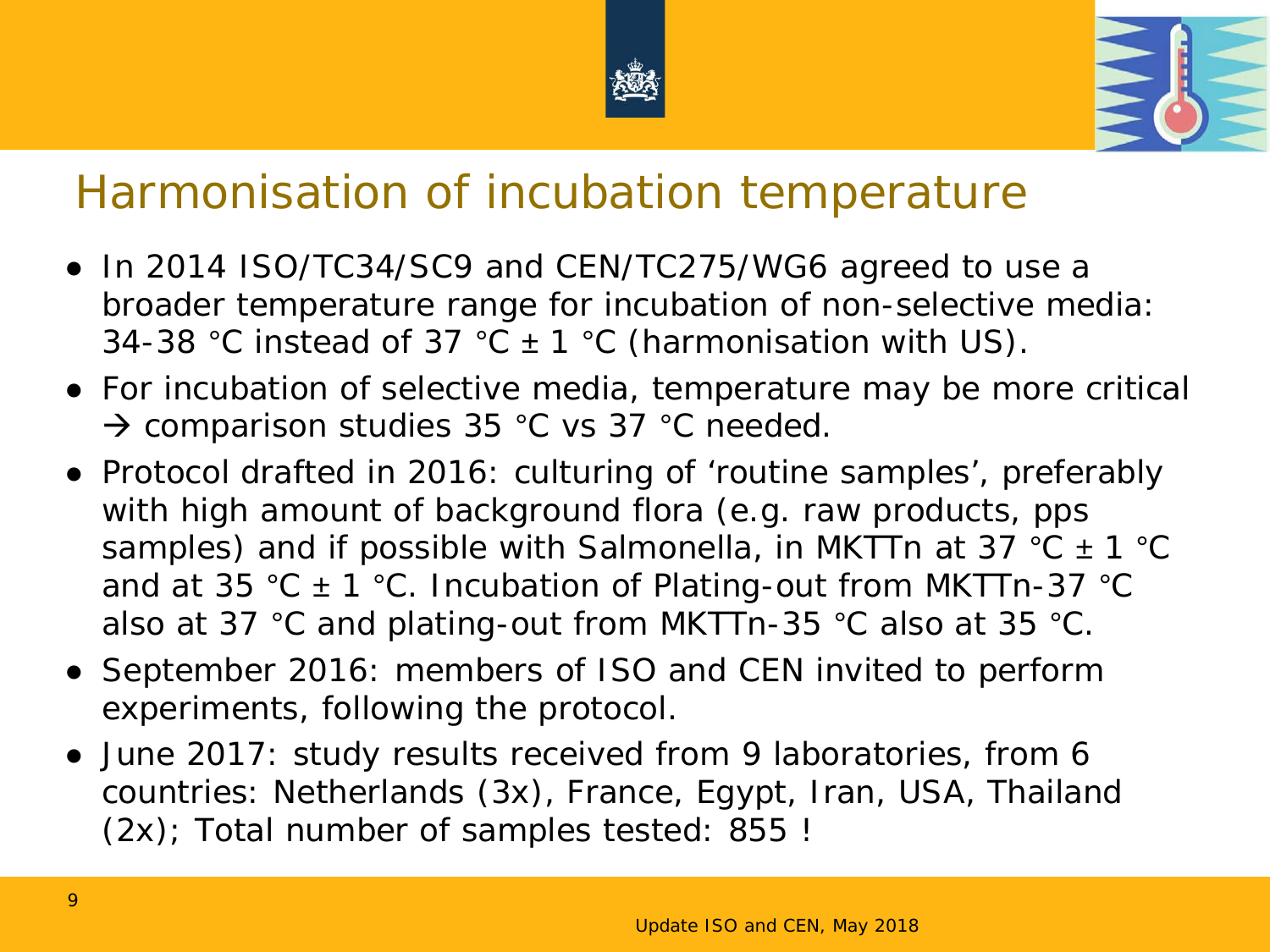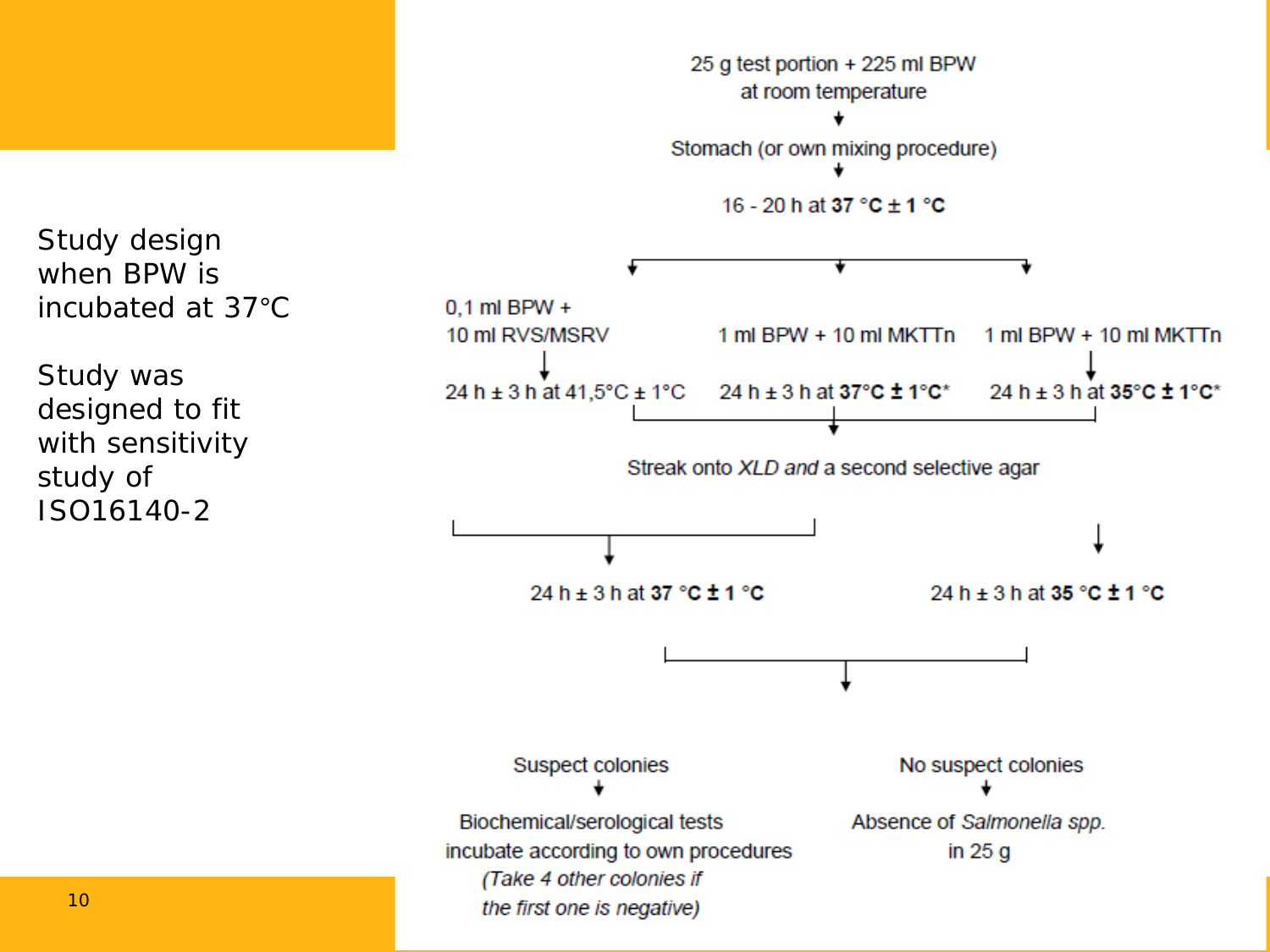

Study design when BPW is incubated at 35°C

Study was designed to fit with sensitivity study of ISO16140-2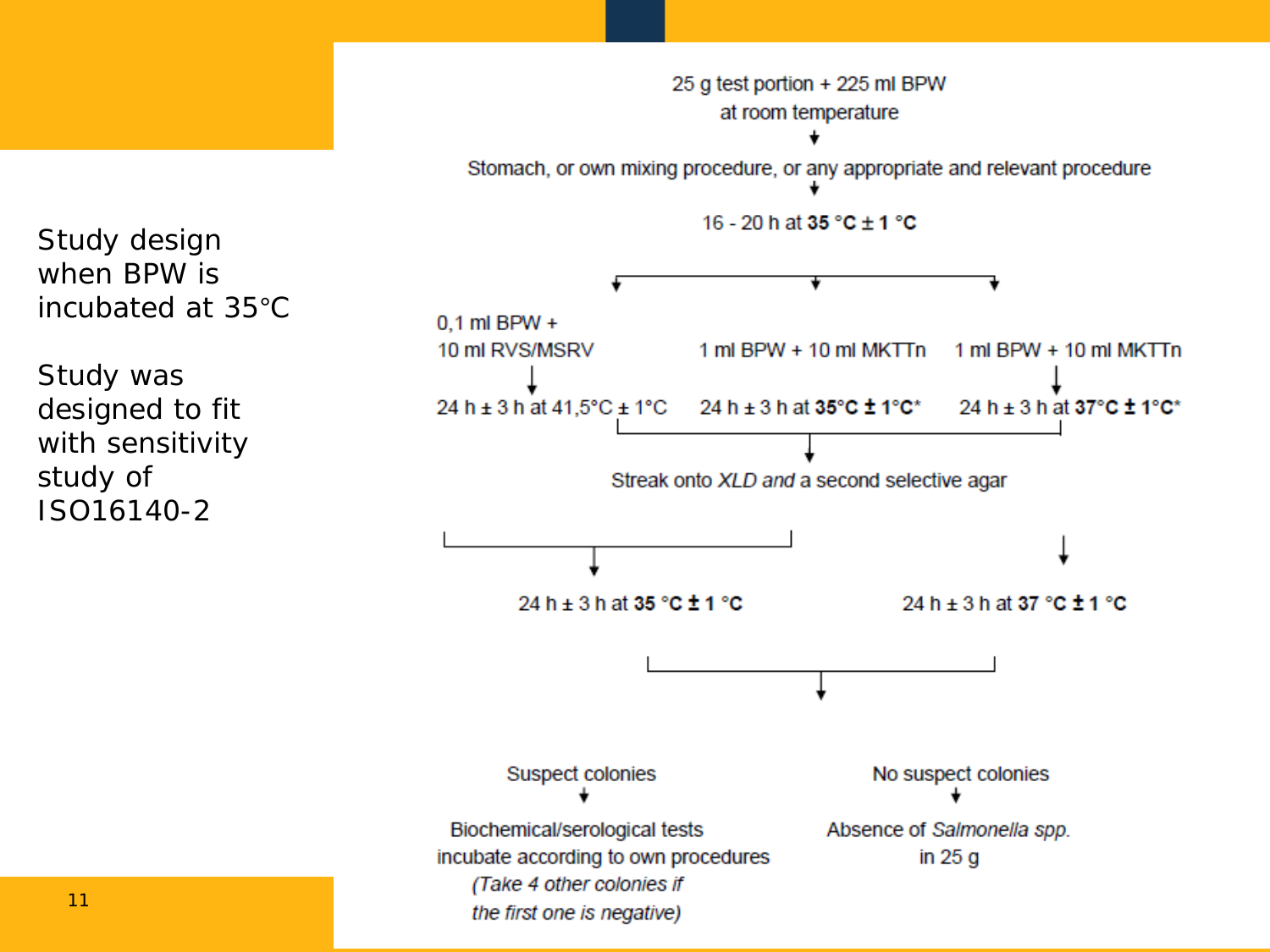



### Data to be completed in extensive Excel sheet

|                            | Reference method: ISO 6579                        |                                                      |                                                          |                                                             |                                             |                                         |                                                           |                                                              |                                                    |                                                       |                                                           |                                                              |
|----------------------------|---------------------------------------------------|------------------------------------------------------|----------------------------------------------------------|-------------------------------------------------------------|---------------------------------------------|-----------------------------------------|-----------------------------------------------------------|--------------------------------------------------------------|----------------------------------------------------|-------------------------------------------------------|-----------------------------------------------------------|--------------------------------------------------------------|
|                            |                                                   | <b>Characteristic colonies</b>                       |                                                          |                                                             |                                             |                                         |                                                           |                                                              |                                                    |                                                       |                                                           |                                                              |
|                            | Incubation at $41,5^\circ C \pm 1^\circ C$        |                                                      |                                                          | Incubation at $37^{\circ}$ C $\pm$ 1°C                      |                                             |                                         |                                                           | Incubation at $35^{\circ}$ C $\pm$ 1°C                       |                                                    |                                                       |                                                           |                                                              |
|                            | RVS or MSRV<br><b>/ XLD</b> (typical<br>colonies) | <b>RVS</b> or<br>MSRV / XLD<br>(background<br>flora) | RVS or MSRV<br>ł 2nd Agar<br>Plate (typical<br>colonies) | RVS or MSRV <br>/2nd Agar<br>Plate<br>(background<br>flora) | MKTTn /<br><b>XLD</b> (typical<br>colonies) | MKTTn /<br>XLD<br>(background<br>flora) | MKTTn /<br>2nd Agar<br><b>Plate</b> (typical<br>colonies) | <b>MKTTn /</b><br>2nd Agar<br>Plate<br>(background<br>flora) | <b>MKTTn</b> ł<br><b>XLD</b> (typical<br>colonies) | <b>MKTTn</b> ł<br><b>XLD</b><br>(background<br>flora) | MKTTn /<br>2nd Agar<br><b>Plate</b> (typical<br>colonies) | <b>MKTTn</b> ł<br>2nd Agar<br>Plate<br>(background<br>flora) |
| $Categorical$ <sup>V</sup> | Salmonella<br>plate 1                             | backgrou *                                           | Salmonella<br>plate $2 \mid \top$                        | Backgrou ▼                                                  | Salmonella<br>plate $3 \mid \top$           | Backgrour ▼                             | Salmonella<br>plate 4                                     | Backgrou ▼                                                   | Salmonella<br>plate $5$   $7$                      | Backgrou V                                            | Salmonella<br>plate $6 \mid \nabla$                       | Backgrou                                                     |
| Dairy                      | $***$                                             |                                                      | $***$                                                    |                                                             | $***$                                       | $^{++}$                                 | $***$                                                     |                                                              | $***$                                              | $^{++}$                                               | $***$                                                     |                                                              |
| Dairy                      | $***$                                             |                                                      | $***$                                                    |                                                             | $***$                                       | $^{++}$                                 | $***$                                                     |                                                              | <b>+++</b>                                         | $^{++}$                                               | $***$                                                     |                                                              |
| Dairy                      | (2)                                               |                                                      | $+(4)$                                                   |                                                             |                                             | $^{++}$                                 |                                                           |                                                              |                                                    | $^{++}$                                               |                                                           |                                                              |
| Dairy                      | $***$                                             |                                                      | $***$                                                    |                                                             | $***$                                       |                                         | $***$                                                     |                                                              | $***$                                              |                                                       | $***$                                                     |                                                              |
| Egg                        | $\cdot$ (7)                                       |                                                      | $+ (9)$                                                  |                                                             | $***$                                       |                                         | $***$                                                     |                                                              | $***$                                              |                                                       | $***$                                                     |                                                              |
| Egg                        | $***$                                             |                                                      | $***$                                                    |                                                             | ***                                         |                                         | $***$                                                     |                                                              | $***$                                              |                                                       | $***$                                                     |                                                              |

 $\rightarrow$  Information aksed on:

- Pos/neg results for *Salmonella,* and confirmation results
- 'Amount of growth' of *Salmonella* at different temperatures (with 1-3 +)
- 'Amount of growth' of background flora at different temperatures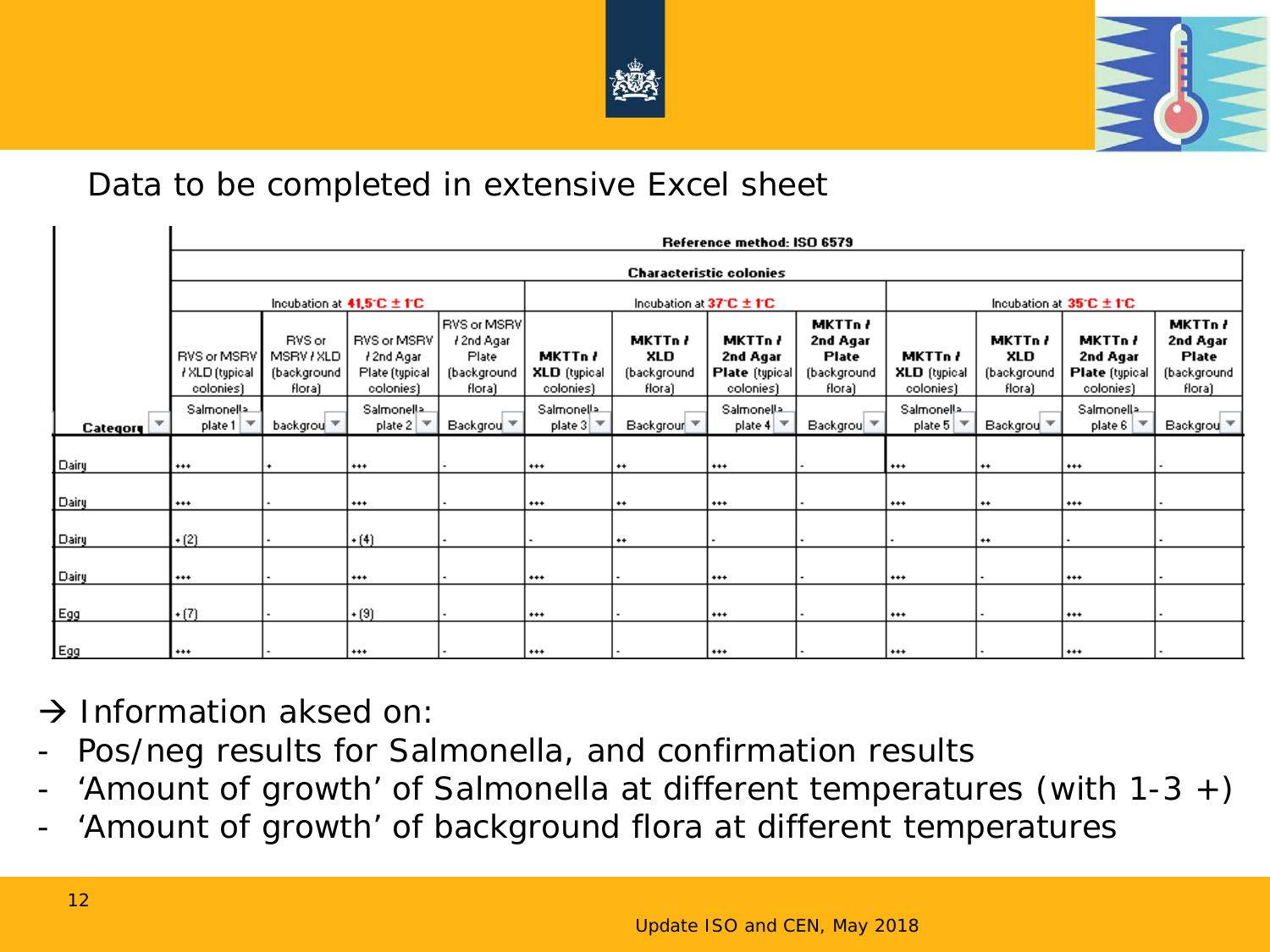



## Results comparison studies

- In 3/9 laboratories samples analysed after pre-enrichment in BPW at 37 °C ánd after pre-enrichment in BPW at 35 °C
- Product categories tested:
	- Dairy products
	- Meat
	- Poultry products
	- egg products
	- vegetables/fruits
	- chocolate, bakery products
	- animal feed
	- samples from the primary production stage
	- waste water
	- Environmental samples food/feed production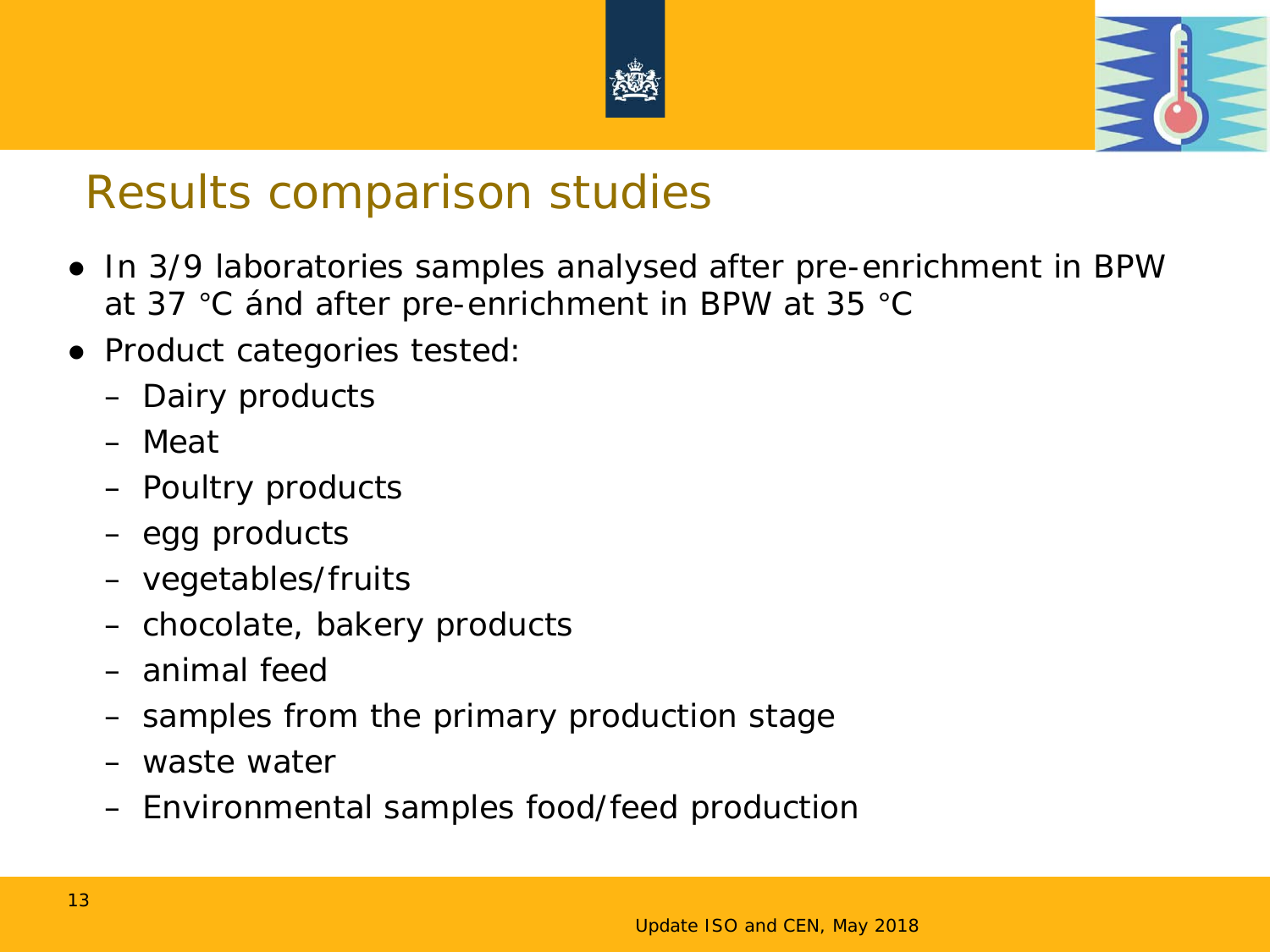



## Data interpretation

|                 | 37 C pos 37 C neg |           |
|-----------------|-------------------|-----------|
| 35 C pos        | PA                | <b>PD</b> |
| <b>35 C neg</b> | <b>ND</b>         | <b>NA</b> |

PA: Positive Agreement NA: Negative Agreement ND: Negative Deviation PD: Positive Deviation

| Sensitivity ref method MKTTn-37 C: SEref | $(PA + ND)/(PA + ND + PD) * 100%$ |
|------------------------------------------|-----------------------------------|
| Sensitivity alt method MKTTn-35 C: SEalt | $(PA+PD)/(PA+ND+PD)*100\%$        |
| Relative trueness, RT                    | $(PA+NA)/(PA+NA+ND+PD)*100%$      |
|                                          |                                   |

ISO 16140-2: 60 samples to be tested per category; ideally fractional positive results; each category at least 30 samples positive by reference and/or alternative method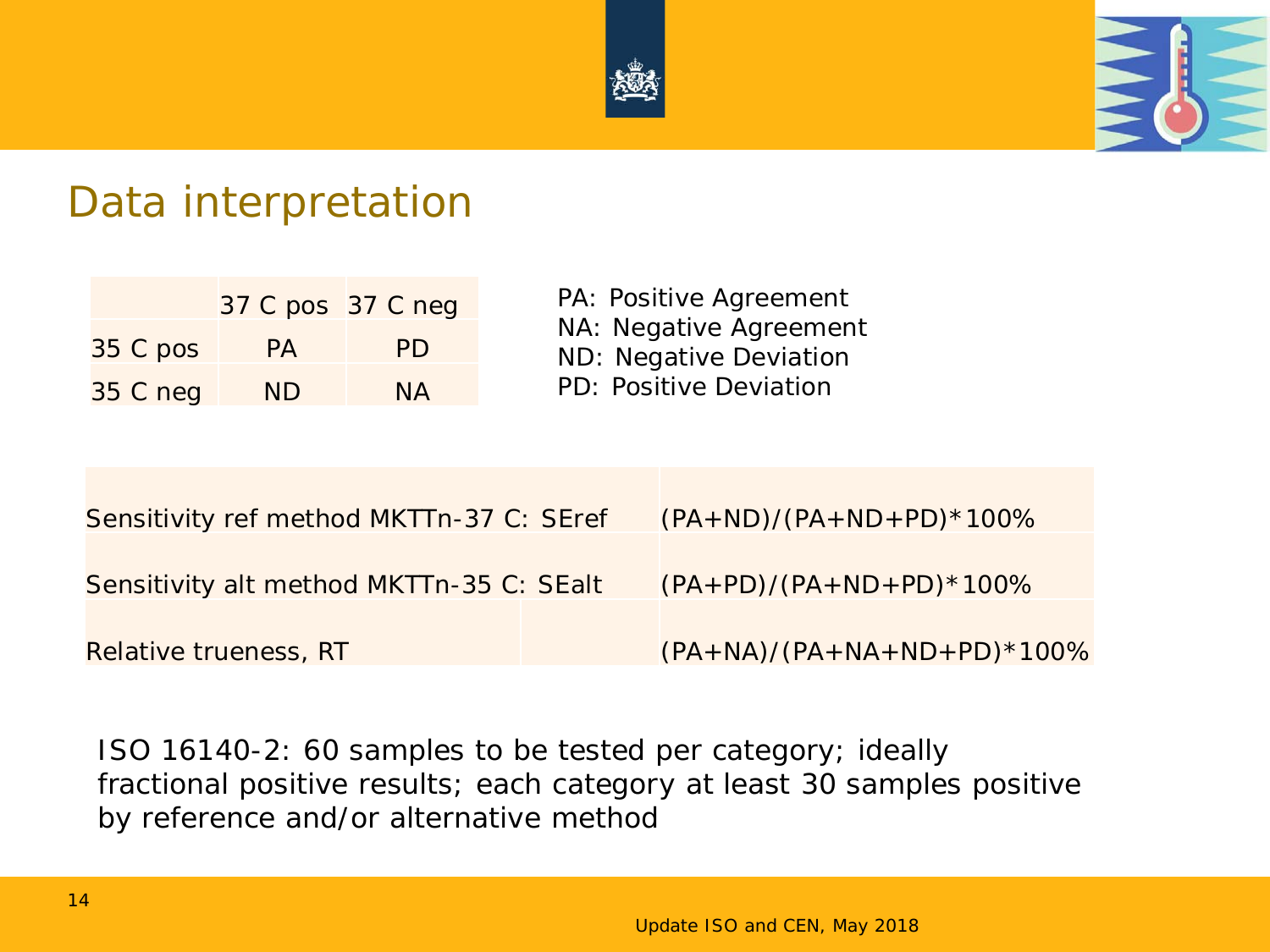



## Sensitivity (SE) and Relative Trueness (RT)

|                                                           | $SE-37$ °C<br>(% ) | $SE-35$ °C<br>(% ) | <b>RT</b><br>(% ) |
|-----------------------------------------------------------|--------------------|--------------------|-------------------|
| BPW incubated at 37 °C                                    | 98,9               | 97,8               | 99,1              |
| BPW incubated at 35 °C                                    | 92,3               | 100                | 98,1              |
| BPW incubated at 37 $^{\circ}$ C<br>and at $35^{\circ}$ C | 97,5               | 98,3               | 98,8              |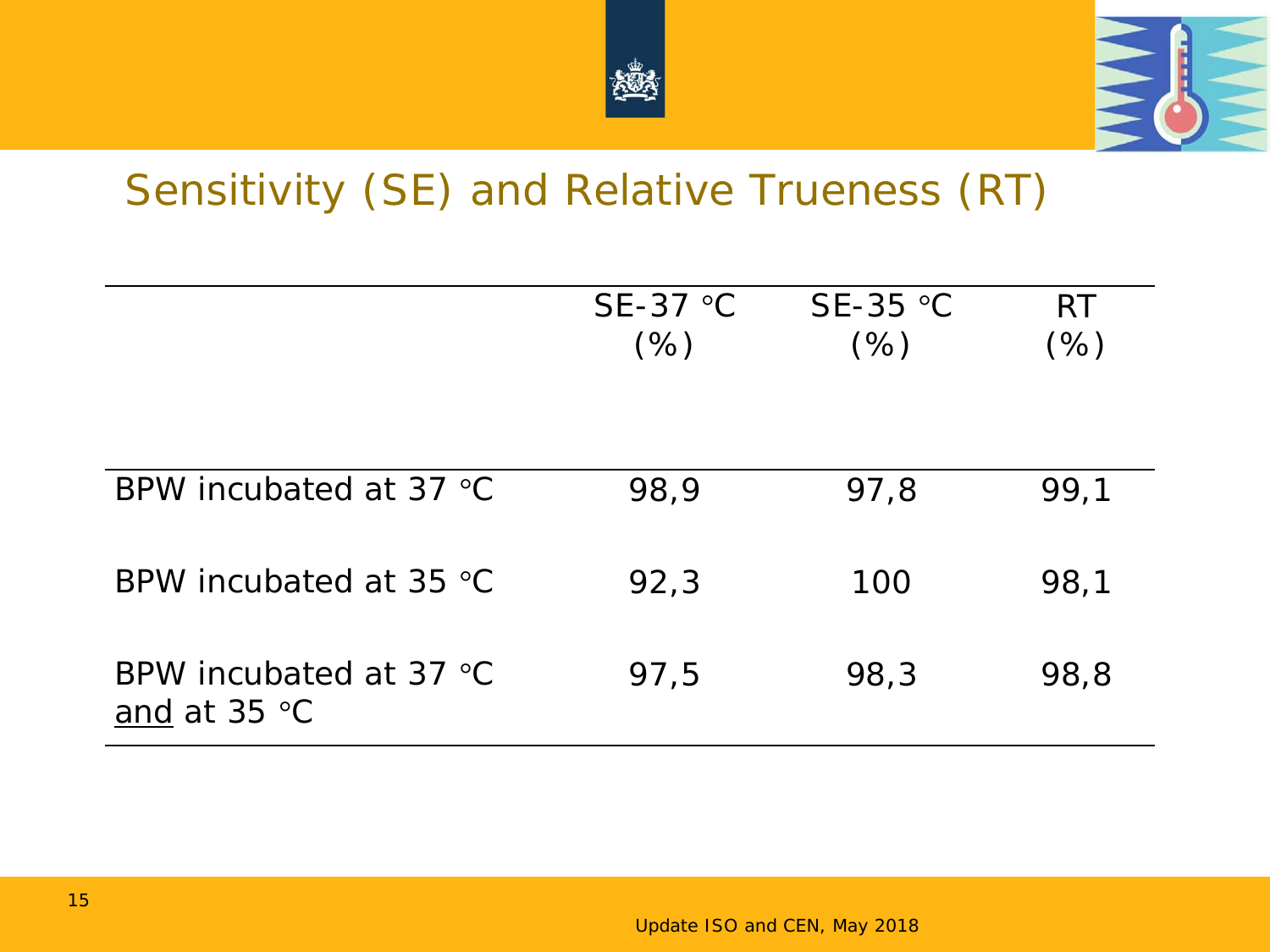



## Amount of background flora

|                                                       | Selective<br>media<br>incubated at<br>$37 °C^a$ | Selective<br>media<br>incubated at<br>$35^{\circ}$ C <sup>a</sup> |
|-------------------------------------------------------|-------------------------------------------------|-------------------------------------------------------------------|
| BPW incubated at 37 $^{\circ}$ C                      | 1103                                            | 1071                                                              |
| BPW incubated at 35 $\degree$ C                       | 205                                             | 208                                                               |
| BPW incubated at 37 $\degree$ C and at 35 $\degree$ C | 1308                                            | 1279                                                              |

a Total number of '+' reported by participants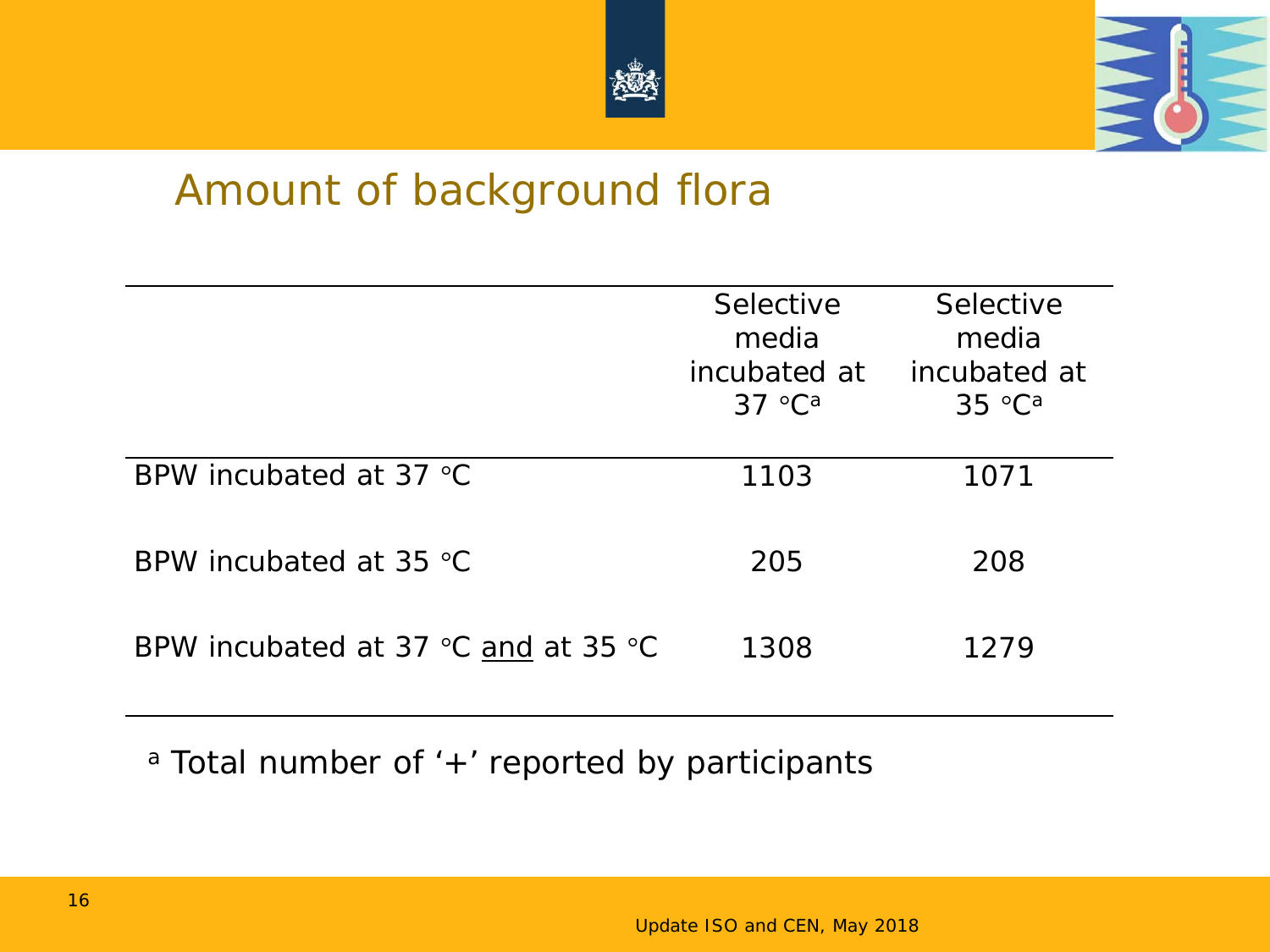

# ISO 16140 Method validation parts 3-6

DIS voting 15/12/2017 – 09/03/2018 of

- Part 3: Protocol for the verification of reference and validated alternative methods implemented in a single laboratory
- Part 4: Protocol for single-laboratory (in-house) method validation
- Part 5: Protocol for factorial interlaboratory validation of nonproprietary methods
- Part 6: Protocol for the validation of alternative (proprietary) methods for microbiological confirmation and typing procedures

Results votings and comments discussed at meeting of ISO-WG3, Helsinki, Finland 23-25 May 2018.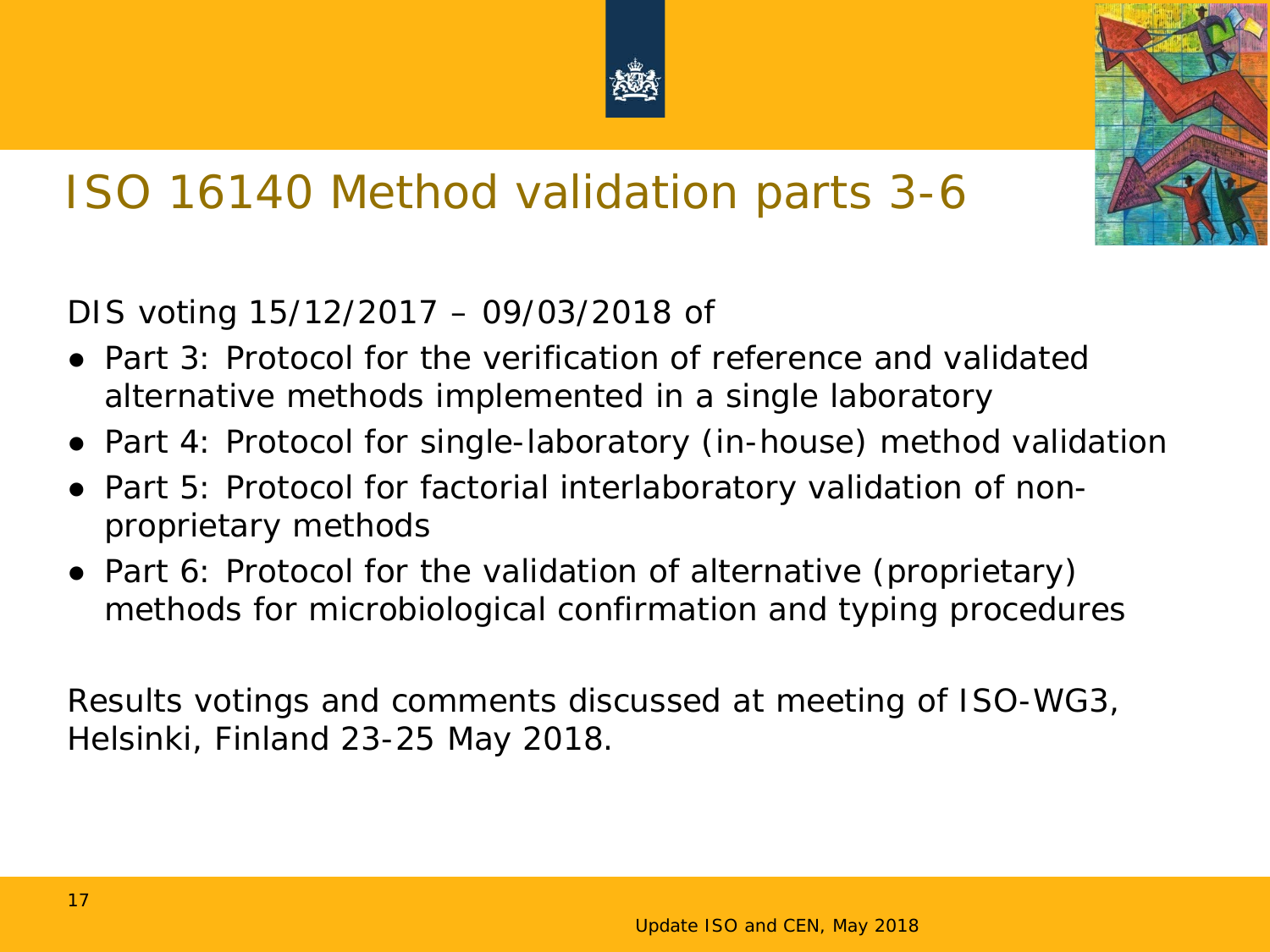# Other subjects of possible interest

- Revision of EN ISO 7218 'General requirements and quidance for microbiological examinations': no information on progress.
- Revision of ISO/TS 22117 'Specific requirements and guidance for proficiency testing by interlaboratory comparison': DIS voting 07/02/2018 – 02/05/2018.
- CEN-TAG9 QC of pre-enrichment broth
	- Last meeting 17-18 April 2018;
	- Preparation of draft protocol to test pre-enrichment broth with stressed strains  $\rightarrow$  request members ISO/CEN to test protocol.
- ISO/NP 23418 'Genomic sequencing of foodborne microorganisms General requirements and guidance for bacterial genomes': Voting New Work Item Proposal 20/02/2018 – 09/05/2018.